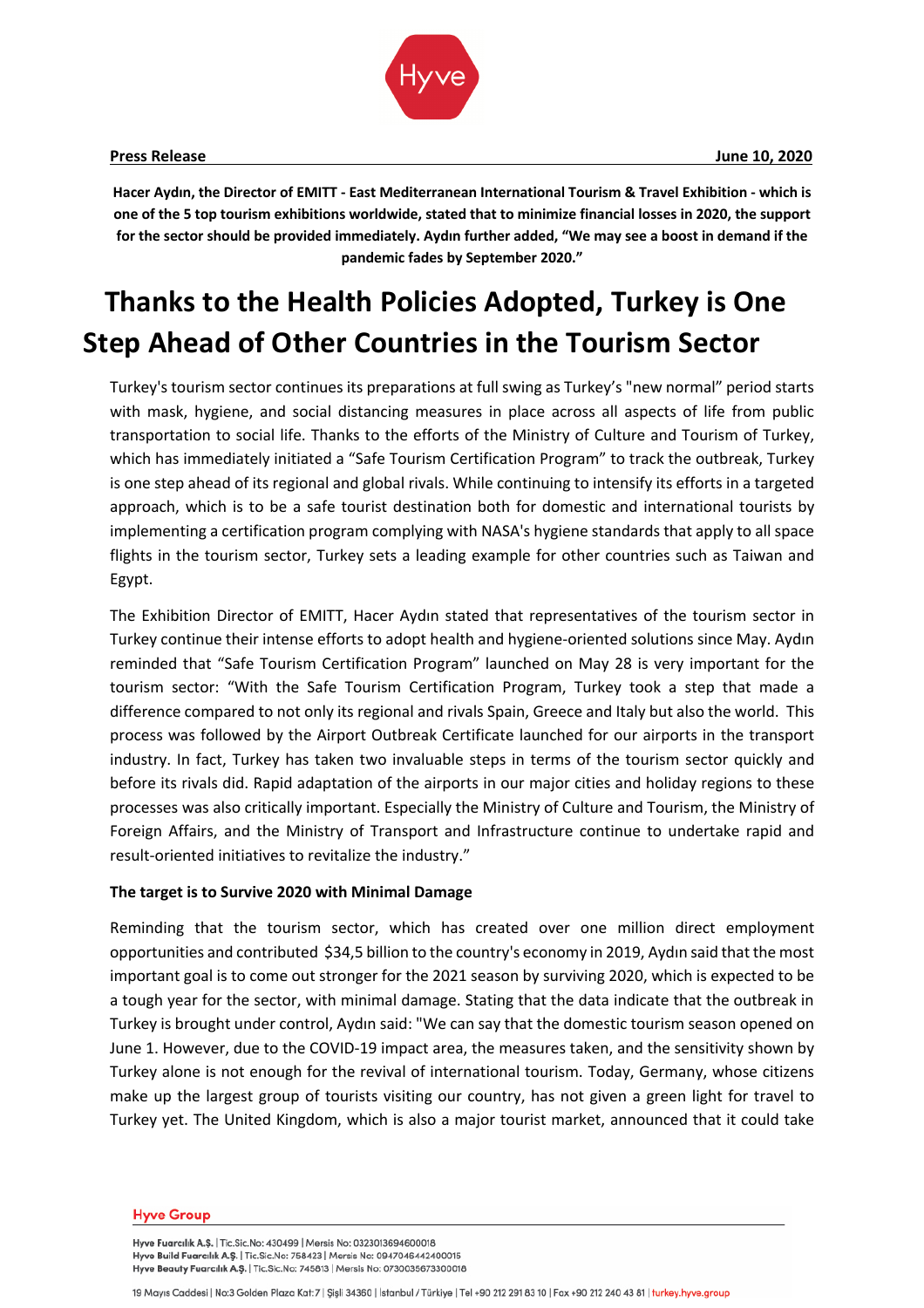

steps to ease restrictions on July 15. We wait for another top tourist market for Turkey, Russia to ease restrictions. Stating that financial losses can be compensated thanks to the travel demand which is expected to increase starting from Fall 2020 depending on the elimination of the pandemic risk, she further added: "With the revival of the international tourism sector particularly Germany, United Kingdom and Russia as of July 15 we will be able to generate forecasts more clearly.

# **Health & Hygiene Oriented Tourism will Generate Revenue**

Aydın reminded that according to the data from the World Health Organization, the mobility of 1.4 billion people traveling before the pandemic decreased by 98% after the outbreak. Stating that even if the pandemic fades this month, it will take quite a long time for people to go out and begin traveling, she added that it is difficult to satisfy forecast demand for 2020 tourism revenues.

Expecting Turkey to host 20 million tourists in 2020, and tourism revenues to decrease to \$15 million compared to 2019 in the best-case scenario, Aydın continued her words as follows: "It is very important to offer an integrated health and hygiene package rather than presenting health and hygiene-oriented approaches to guests only in holiday resorts or holiday destinations. Turkey has completely fulfilled its responsibilities in this regard. However, serious steps still need to be taken to support the tourism sector. I believe that it is helpful to remind that once again. Government support for our industry should be increased radically. Since the tourism sector contributes the most to Turkey's foreign exchange earnings, it will be helpful to freeze all payments and debts of the sector representatives in 3-month periods. The Ministry of Tourism's budget allocated for the promotion of Turkey for 2020 assuming that promotion processes probably will be postponed- should be used for suspension or postponement of debt payments of the sector. Repayments on bank loans of the sector and interest rates on these loans should be frozen and postponed, and debts should be restructured. A lifeline should be provided for the tourism sector to survive."

# **Tourism Sector will See a Boom in Demand**

Stating that the tourism sector may have a massive boom if the pandemic ends, it will be possible for Turkey to break all records in both domestic and foreign markets, Aydın: "I still hold the belief that only domestic tourism will contribute to the sector. When it comes to the other scenario, if COVID-19 will completely fall off the global agenda in September 2020 and if we reach the days which are 100% safe, then I can expect a big boom in the tourism industry. This boom will affect EMITT which will be held for the 25th time in 2021 quite positively. I believe that there will be a huge participation in EMITT since it will be the first exhibition in the sector in 2021 and the sector will peak. We should also remember that holidaymakers will be very hungry for traveling."

#### **Hyve Group**

Hyve Fuarcılık A.Ş. | Tic.Sic.No: 430499 | Mersis No: 0323013694600018 Hyve Build Fuarcılık A.Ş. | Tic.Sic.No: 758423 | Mersis No: 0947046442400015 Hyve Beauty Fuarcilik A.Ş. | Tic.Sic.No: 745813 | Mersis No: 0730035673300018

19 Mayıs Caddesi | No:3 Golden Plaza Kat:7 | Şişli 34360 | İstanbul / Türkiye | Tel +90 212 291 83 10 | Fax +90 212 240 43 81 | turkey.hyve.group